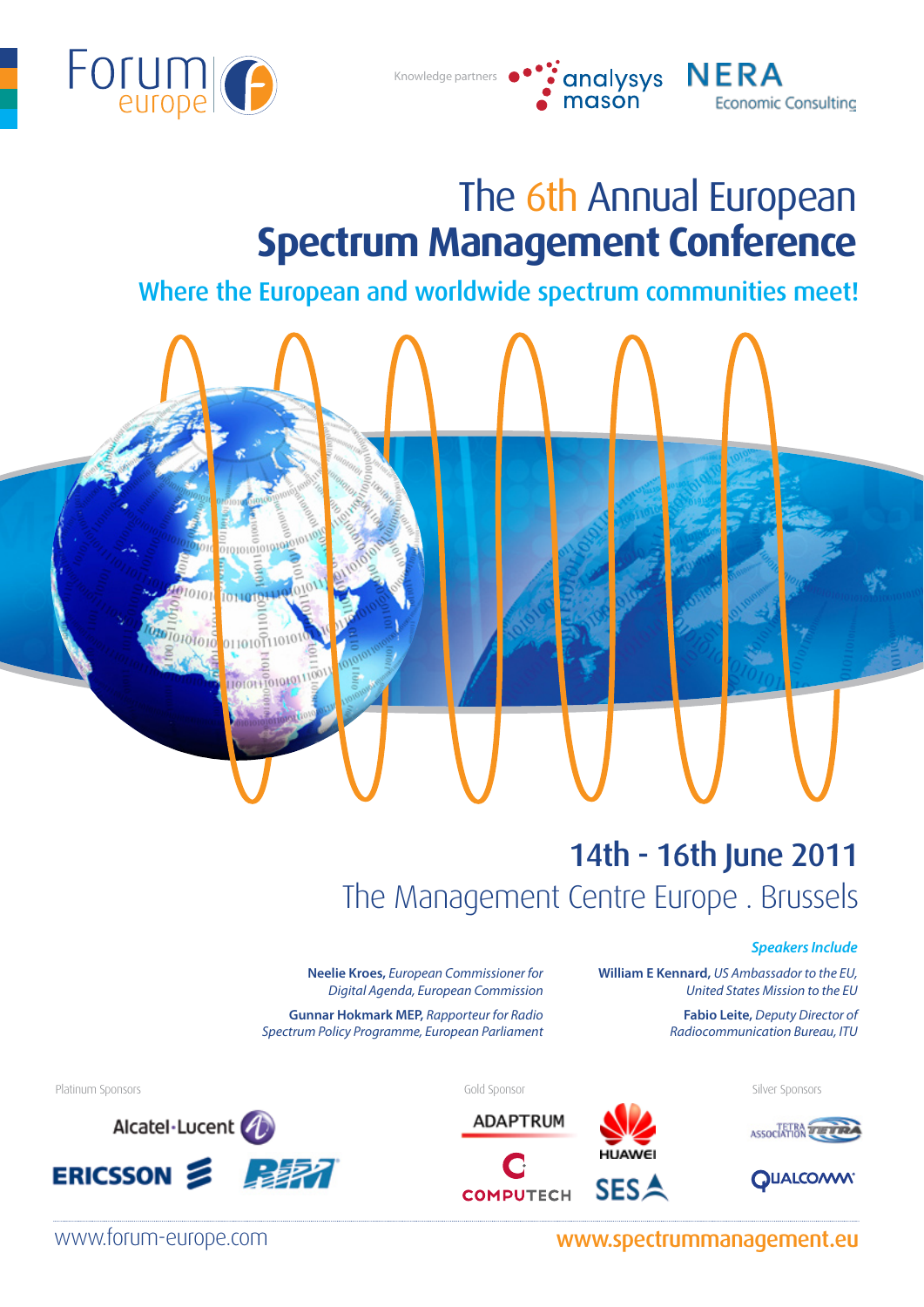# The 6th Annual European Spectrum Management Conference 2011 Where the European and worldwide spectrum communities meet!

The European Spectrum Management Conference has an established reputation as the major European event of the year for stakeholders in the field of spectrum management, each year bringing together more than 250 participants.

This year's event will take place during a period of much debate on the Commission's Radio Spectrum Policy Programme (RSPP), which outlines at a strategic level how the use of spectrum can contribute to the most important political objectives of the European Union from 2011 to 2015.

With top-level contributions from all of the main stakeholders at both a policy and industry level, the event will provide an

# Day One - 14 June

**08.30 - 08.55 Coffee and Registration**

**Moderator: Gerry Oberst,** Partner, Hogan Lovells

# Session 1

### **I. Developing a Spectrum Strategy to ensure the EU's continued global competitiveness**

**08:55 - 09:00**

#### **Introduction from the Conference Rapporteur**

**Gerard Pogorel,** Professor of Economics, Telecom ParisTech (ENST) & Supervisory Board Member (Independent), Open Access-Telecom Italia

#### **09:00 - 09:25**

# **Keynote Presentation – The Radio Spectrum Policy Package: The view from the Commission**

**Neelie Kroes**, European Commissioner for Digital Agenda, European Commission

#### **09:25 - 09:50**

#### **Keynote Presentation – The Radio Spectrum Policy Package: The view from the Parliament**

**Gunnar Hokmark MEP, Rapporteur for Radio Spectrum Policy** Programme, European Parliament

#### **09:50 - 10:15**

**Keynote Presentation – The view from the US Ambassador William E Kennard,** US Ambassador to the EU

#### **10.15 - 10.35 Morning Break**

#### **10:15 - 10:35**

### **Keynote Presentation – The view from Asia Pacific: what steps are Asia Pacific countries taking to identify new spectrum for release and how might this differ from Europe?**

**John Lewis,** Chairman of the Spectrum Working Group of the Asia Pacific Telecommunity Wireless Group (AWG) and Editorial Chairman of Asia Pacific Telecommunity Conference Preparatory Group for WRC-12

opportunity to focus on the RSPP in more detail, and discuss the extent to which it will help maintain the EU's continued global competitiveness.

In addition, focus will be given to spectrum auction design and formats, with a look back on approaches used for auctions that have taken place in the last 12 months, and options going forward to help encourage the participation of smaller bidders in auctions, and tackle the problem of low competition.

Finally, the event will look forward to the main issues for discussion ahead of WRC12; and by attempting to map future spectrum supply and demand, aim to ensure that there is enough spectrum to meet future demand.

#### **10:50 - 12:30**

#### **Speed Pitch Session - To what extent will the radio spectrum policy programme help to ensure Europe's continued global competitiveness?**

Does the EU risk falling behind the US and Asia Pacific regions, and how can policy makers and industry address the potential of this happening?

Each speaker will have 5 minutes to provide their thoughts, which will then be followed by an interactive debate (including the use of delegate voting pads) and question and answer session.

#### **Representative,** Qualcomm

**Alessandro Casagni,** Head of EU Wireless Regulatory Policy in the WEU Wireless Solution, Business Strategy department, Huawei **Alan March,** Vice-Chairman, Association of Professional Wireless Production Technology

**Cecil Ameil,** Senior Manager, Regulatory Affairs, SES **Erzsebet Fitori,** Director Regulatory Affairs, ECTA **Hans Borgonjen,** Member, Radiocommunication Expert group from the Law Enforcement Working Party **Ross Biggam,** Director General, Association of Commercial

Television in Europe (tbc)

**12.30 - 13.45 Lunch** sponsored by



# Session 2

## **Moderator: Richard Marsden,** Vice President, NERA **II. Spectrum auction formats and their impact on bidders and outcomes**

Europe is approaching the half way stage of the biggest ever release of radio spectrum for commercial uses, including awards at 800MHz and 2.6GHz, plus refarmed and reclaimed spectrum in other bands. In this session, we explore whether regulators are adopting the right formats and what options there are for tackling low competition.

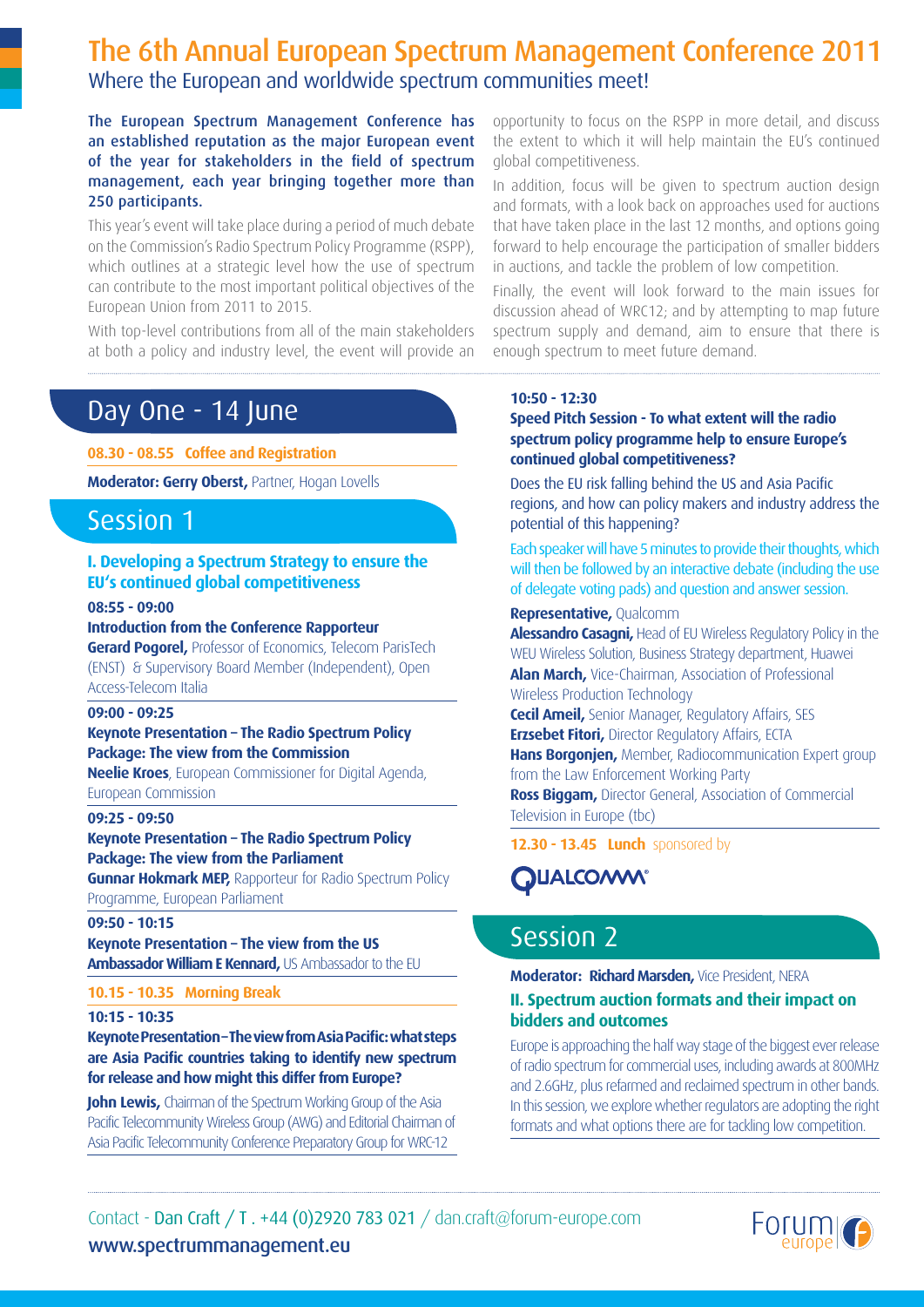#### Are regulators taking enough account of the needs of bidders when they select their auction formats?

Regulators take very varied approaches to current spectrum awards. Some have opted for separate awards for each band and others have opted for combined awards of multiple bands. They have also typically adopted on of two very different auction formats: either a variant of the simultaneous multiple round auction (SMRA), or the combinatorial clock auction (CCA). In this session, we focus on highlevel decisions and their impact on bidders.

#### **13:45 - 14:00**

#### **Overview of recent auction formats and outcomes**

**Kris Shields.** Head of Spectrum Management, Computech

#### **14:00 - 14:15**

**CASE STUDY: Why Ofcom developed the CCA format Graham Louth,** Director of Spectrum Markets, Ofcom

#### **14:15 - 14:30**

**CASE STUDY: The German auction in 2010 and its auction design Rüdiger Hahn,** Head of Department, Legal Aspects of

Telecommunications Regulation, Frequency Regulation, BNetzA

## **14:30 - 14:50**

#### **The operator perspective on auction design**

We ask two representatives of operators to give their perspective on bidding in recent and forthcoming auctions with different formats

**Stephen Lerner,** Legal and Regulatory Director, 3 UK **Simon Edkins,** Senior Manager, Spectrum Policy & Economic Analysis, Orange Group

# **14:50 - 15:30 Round table discussion: Are spectrum auctions too complex?**

**Panellists:** All speakers in session

## **15.50 - 16.15 Afternoon Break**

**Delegates have the choice of attending one of the following two breakout sessions: Breakout Session 1:**

#### **Competition in spectrum awards**

Many recent European auctions have been affected by low participation, with larger incumbents often winning the majority of spectrum. This session will explore the tools available to governments to encourage participation and help smaller bidders, and discuss their affects from an operator perspective.

**Moderator: Richard Marsden,** Vice President, NERA

#### **16:15 - 16:35**

**Introductory presentation: What tools are available to governments to encourage participation in spectrum awards and/or help smaller bidders? Dr Maria Maher,** Senior Consultant, NERA

#### **16:35 - 17:45**

#### **Round table discussion amongst operators Panellists:**

**Chris Fonteijn,** Chairman, BEREC & OPTA (tbc) **Luc Windmolders,** Corporate Affairs Director, KPN Group **Karl-Heinz Laudan,** Vice President Spectrum Policy, Deutsche Telekom AG **Dennis Ward, Principal, DJ Consulting (tbc)** 

# **Breakout Session 2:**

**Refarming – Who have been the winners and losers to date, and what trends and timings are likely to be seen In the future?**

**What refarming has taken place to date, and who have been the major winners and losers? How can it be ensured that future refarming is pro-competitive, and what level of competition review is needed?** 

**Moderator: Martin Cave,** BP Centennial Professor, London School of Economics

# **16:15 - 16:30**

**Introductory presentation**

**Martin Cave,** BP Centennial Professor, London School of Economics

## **16:30 - 17:45**

#### **Round table discussion**

**Eric Fournier,** Director of Spectrum Planning and International Affairs, Agence Nationale des Fréquences (ANFR)

**Amit Nagpal,** Director, Amit Nagpal Consulting Ltd

**Frederick De Backer,** Manager Regulatory Affairs, Telefonica O2 Europe **Maximiliano Martinhão,** General Manager of Certification and Spectrum Management Agencia Nacional de Telecomunicações - ANATEL, Brazil (thc)

### **17:45 End of Day 1**

**17:45 - 19:30 Cocktail Reception** sponsored by



# Day Two - 15 June

**08.30 - 09.00 Morning Coffee** 

# Session 3

**III. Mapping future spectrum Supply and Demand: How can it be best ensured that there is enough spectrum to meet future demand?**

**Moderator: Lee Sanders,** Partner, Analysys Mason

**09:00 - 09:25**

**Keynote Presentation: Spectrum Supply and Demand – considerations ahead of WRC12**

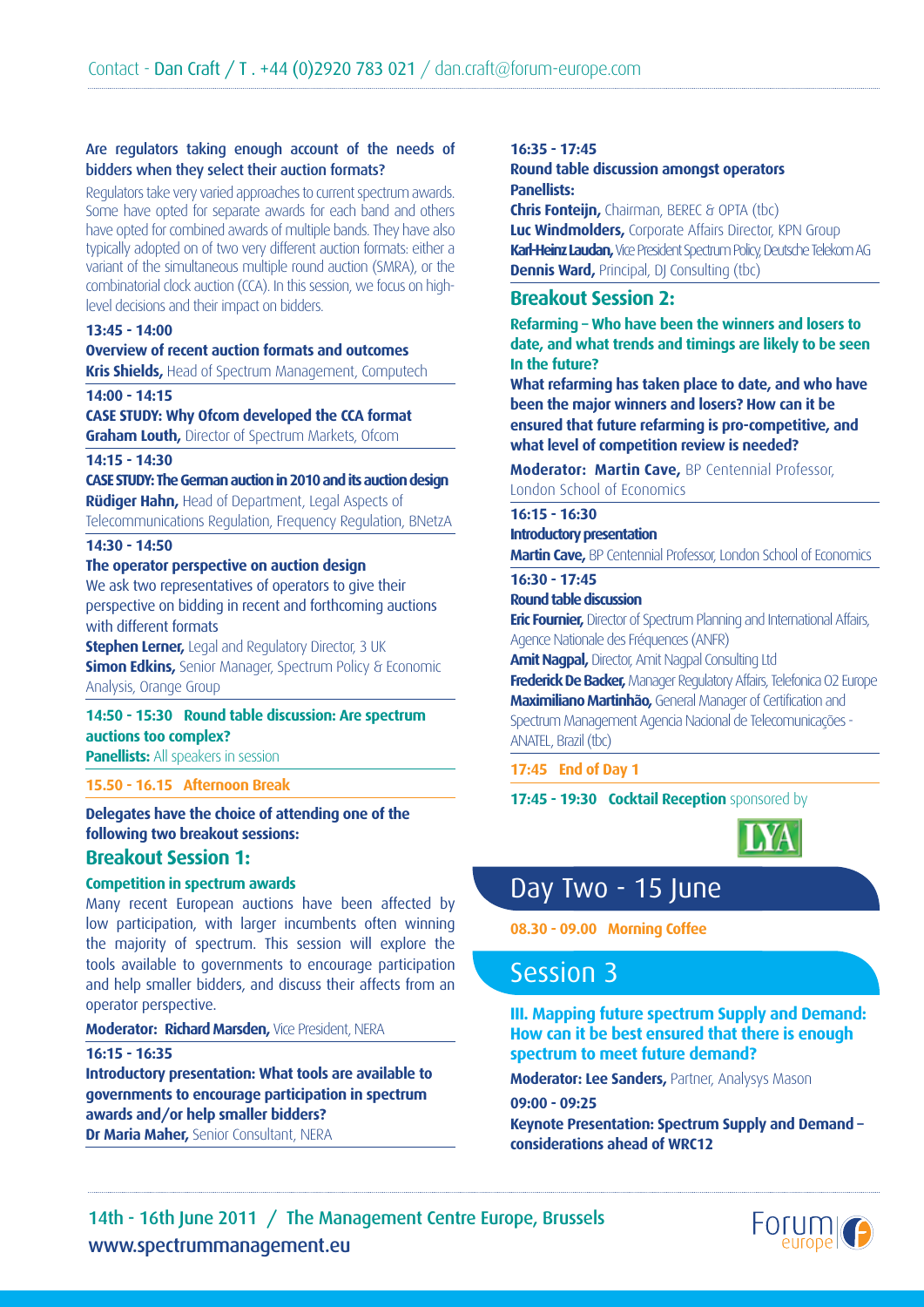#### **Fabio Leite,** Deputy Director of Radiocommunication Bureau, ITU

#### **i. Mapping demand: Picturing future spectrum demand 09:25 - 09:40**

**Presentation: Mapping emerging needs for spectrum – an operator perspective**

**Andy Hudson,** Head of Spectrum Policy, Vodafone

#### **09:40 - 11:00**

**Meeting the increasing market needs for wireless broadband** There is currently a large amount of new spectrum coming available for mobile at the moment. Many 2.6GHz awards have been completed, and the first 800MHz award has started. Meanwhile, there are various initiatives around the world on releasing both 700MHz and 800MHz spectrum, in a number of configurations. At the same time, mobile operators are still phasing out GSM, 3G technologies are being upgraded towards HSPA+ and LTE roll-out is underway. Is this current proliferation of bands and technologies the best way to meet increasing demands for spectrum for mobile broadband, and what challenges does it raise? How can knock-on impacts on pricing and performance be minimised? Can technology change and changes in policy on spectrum release be expected to help to alleviate the situation? Is there a need for greater band harmonisation in spectrum allocated for mobile broadband, and how could this be achieved? What spectrum is required to help ensure the development of WiFi and other services offering realistic competition to mobile broadband?

#### **09:40 - 09:50**

#### **Introductory Presentation**

**Catherine Trautmann MEP,** Shadow Rapporteur for Radio Spectrum Policy Programme, European Parliament

#### **09:50 - 11:00**

#### **Panel Discussion**

**Chris Woolford,** Director of Spectrum and International Policy, Ofcom **William Davies,** Vice President, Standards and Licensing Policy, Research in Motion

**Catherine Trautmann MEP, Shadow Rapporteur for Radio** Spectrum Policy Programme, European Parliament **Lieven Vermaele,** Technical Director, EBU **Phillipa Marks, Director, Plum Consulting Dr Cengiz Evci,** Director, European Spectrum Policy, Alcatel-Lucent

#### **11.00 - 11.20 Morning Break**

#### **11:20 - 12:30**

### **Panel Discussion: What combination of satellite and terrestrial wireless broadband provides the best approach for meeting the Commission's target of 'broadband for all'?**

How much spectrum is needed and in what bands in order to deliver broadband for all, and where do the current shortages in availability lie? What role does wireless broadband have to play, and what spectrum is required by satellite services? Is there a case

for harmonisation of the Ka band? Could subsidy auctions such as those be seen in the US be used in Europe as a method of freeing up the necessary spectrum?

**Pearse O'Donohue,** Head of Radio Spectrum Policy Unit, European Commission

**Kumar Singarajah,** Director, Regulatory Affairs & Business Development, Avanti Communications Group plc

**Jean-Pierre Bienaimé,** Chairman, UMTS Forum

**Wiktor Sega, Director, Department of Frequency Resources** Management, Office of Electronic Communications, Poland (tbc)

#### **12:30 - 12:50**

**Providing spectrum for the communications revolution: how can it be ensured that the required spectrum is available to meet the needs of the 'internet of things'? Lee Sanders, Partner, Analysys Mason** 

#### **12.50 - 14.00 Lunch**

**ii. Maximising Supply: What additional spectrum is likely to become available, and how can its efficiency be maximised?**

**Moderator: Jim Connolly,** Senior Spectrum Advisor, ComReg Rapporteur for the review of spectrum use, RSPG

#### **14:00 - 14:15**

**Introductory Presentation: Developing the right spectrum policies to meet Europe's needs Jim Connolly,** Senior Spectrum Advisor, ComReg and RSPG

Rapporteur for the review of spectrum use, RSPG

**14:15 - 14:30 Whitespace: Maximising the potential Darrin Mylet,** Advisor, Adaptrum

#### **14:30 - 14:45**

**Case Study: The U.S plans for recovering broadcast spectrum for broadband use**

**Julius Knapp,** Chief, Office of Engineering & Technology, FCC (tbc)

#### **14:45 - 15:00**

**Technical opportunities in LTE networks to support cooperation and convergence between Broadcasting and Mobile Service**

#### **Representative,** Ericsson

#### **15:00 - 15:40**

**General Discussion: How can new and emerging technologies help to increase spectrum supply?**

**Panellists:** All speakers in session

**15.40 - 16.00 Afternoon Break**

#### **16:00 - 17:10**

**Can spectrum reserved for public usage (including military spectrum) play a role in helping to provide spectrum to meet future demands for commercial uses?**

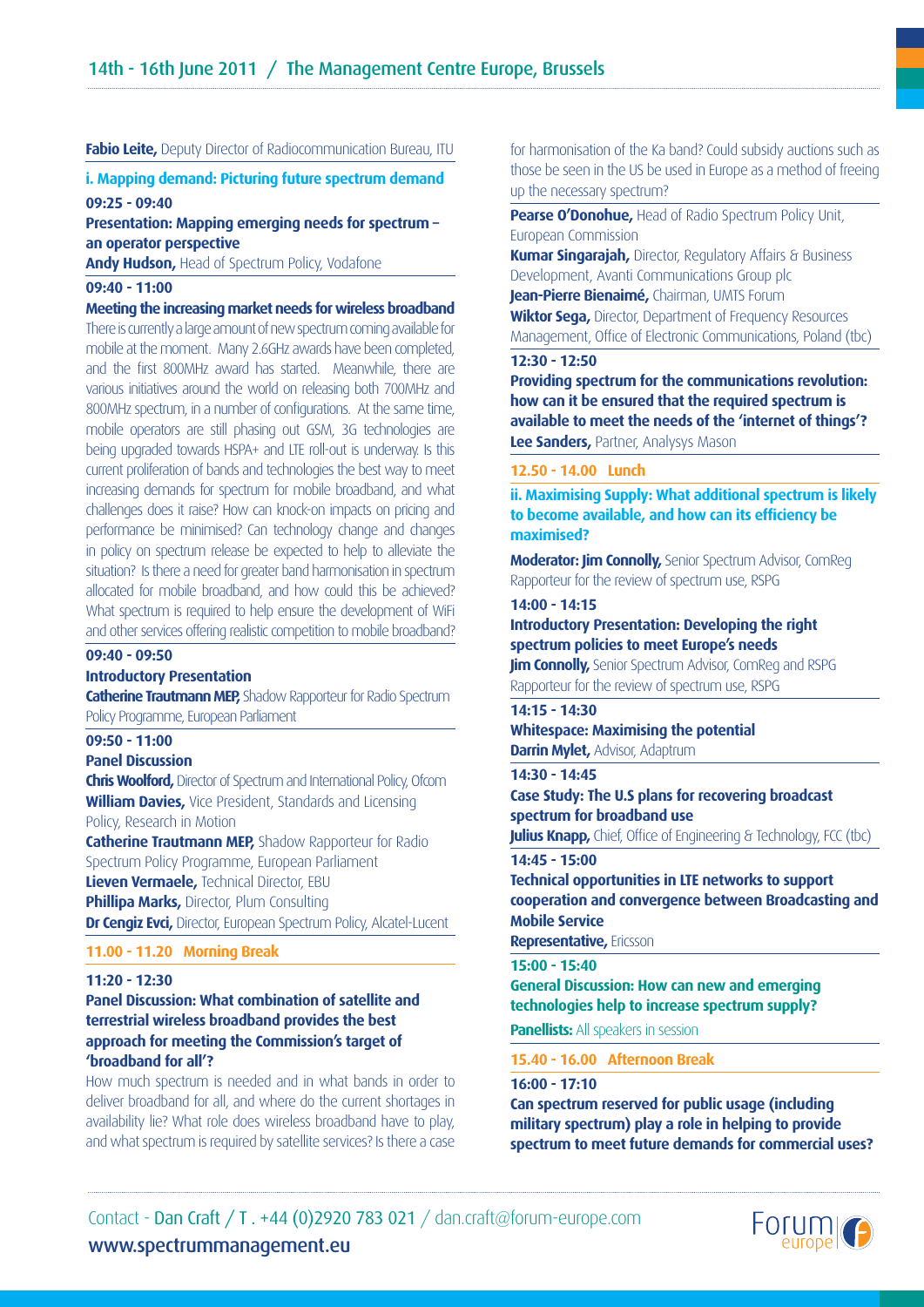What public spectrum could potentially available for commercial use, and how can its usage be maximised? What is the value of military spectrum and of other public spectrum? How can it be ensured that there is enough spectrum kept for national security, defence and essential public services, and that there is no harmful interference or disturbance? Is there a need for regulatory initiatives to provide incentives to more efficient use of public-usage spectrum and to promote its availability for sharing or release?

**Moderator: J. Scott Marcus,** Director, WIK Consult GmbH

**16:00 - 17:15 Panel Discussion Gerard Lapierre,** Radio Spectrum Project Officer, European Defence Agency **John Taylor**, Director, General Information, Ministry of Defence, UK (tbc)

**Phil Godfrey, Chairman, Tetra Association Jussi Kähtävä,** Director, Technology Policy, Nokia **Representative**, European Commission (tbc)

### **Wrap-up Session & Conference Summary**

Speakers to be confirmed

**17:30 End of Conference**

The organisers would like to thank the following organisations for their support of this event:

Lunch Sponsors

**17:15 - 17:30**



Cocktail Reception Sponsors



# Post-conference workshop 16th June 2011

This interactive 1/2 day workshop will take place on the morning of 16th June, immediately following on from the main conference. It will explore challenges and approaches to valuing spectrum, and answer questions such as:

What sources of value are created by acquiring spectrum? What scenarios should be considered? What are merits of various valuation approaches? How does valuation relate to bid values and auction budgets? Why is it important to value spectrum from the perspective of competitors?

The workshop will not only be aimed at bidders preparing for auctions, but also regulators designing auctions. A good understanding of potential bidders' valuations is critical when designing an efficient auction.

The workshop will be led by Lee Sanders, Partner at Analysys Mason, who has conducted numerous projects throughout Europe to value spectrum, both for bidders and regulators preparing for auctions.

# Optional Workshop - 16 June

#### **09:00 - 13:00**

#### **Post-conference Workshop:**

#### **A Spectrum Valuation Masterclass**

All delegates attending the main conference will have the option of also attending this pre-event workshop.

**09:00 - 09:30 Coffee & Registration**

#### **09:30 - 09:45**

#### **Valuation vs. bid values vs. budgets**

Discussion of the purpose of spectrum valuation and how it relates to actual bid values and auction budgets

#### **09:45 - 10:15**

#### **Sources of spectrum value**

Discussion of the benefits that acquiring spectrum might have for a bidder, and how all of these benefits could be captured in a valuation

#### **10:15 - 10:45 Scenarios**

How can scenarios and sensitivities be incorporated into the valuation modelling, and on what basis scenarios should they be chosen?

**10:45 - 11:00 Coffee & Refreshments**

### **11:00 -12:00**

### **Various approaches to the modelling**

Assessment of the various approaches to modelling spectrum valuation including common problems and pitfalls

#### **12:00 - 12:30**

#### **Valuing the impact of licencing conditions**

How to approach assessing the impact of conditions such as coverage obligations on the valuation

#### **12:30 - 13:00**

### **Competitor valuation**

Why is it important to value spectrum from the perspective of a competitor, and how should this be approached?

#### **13:00 End of Workshop**

www.spectrummanagement.eu 14th - 16th June 2011 / The Management Centre Europe, Brussels